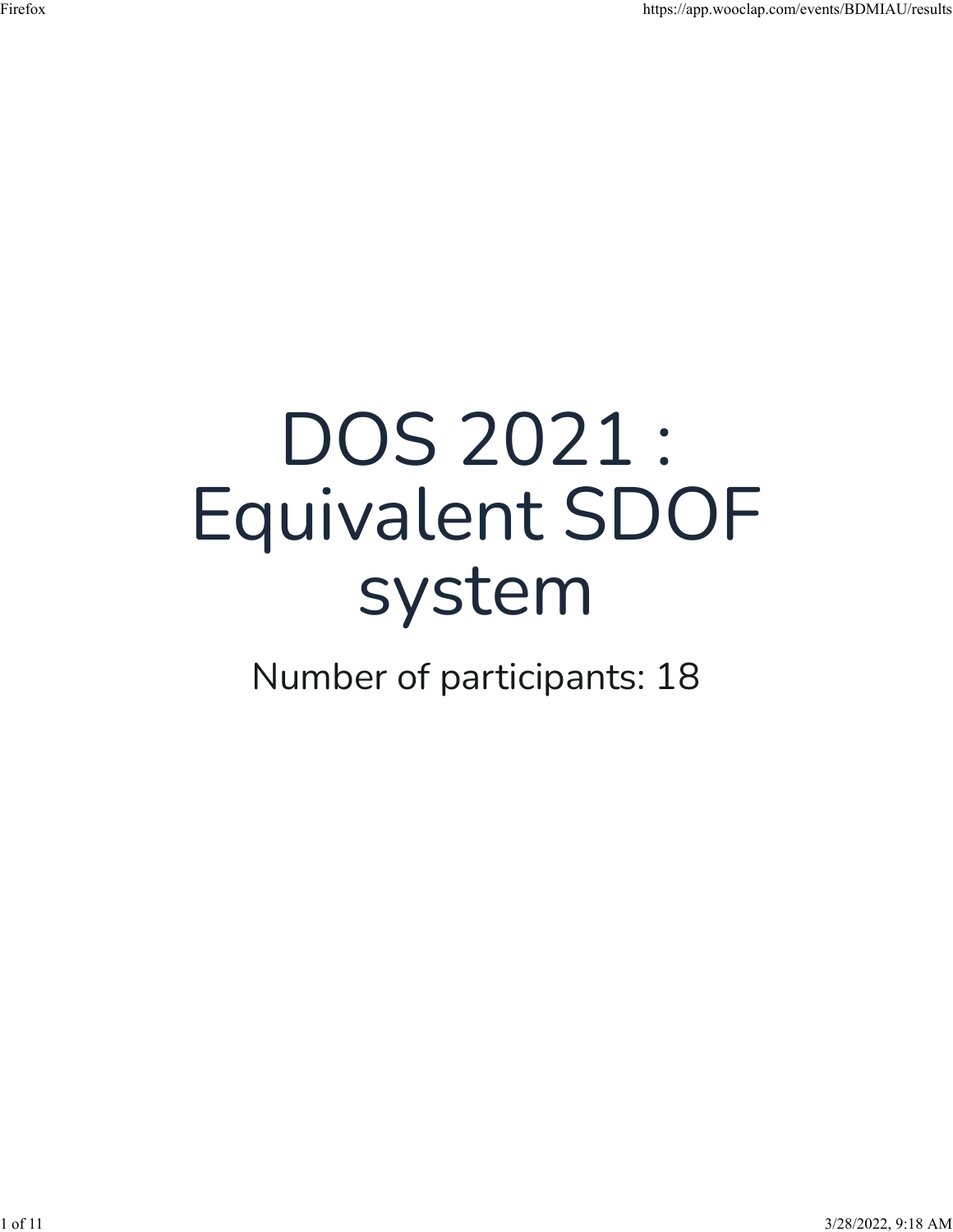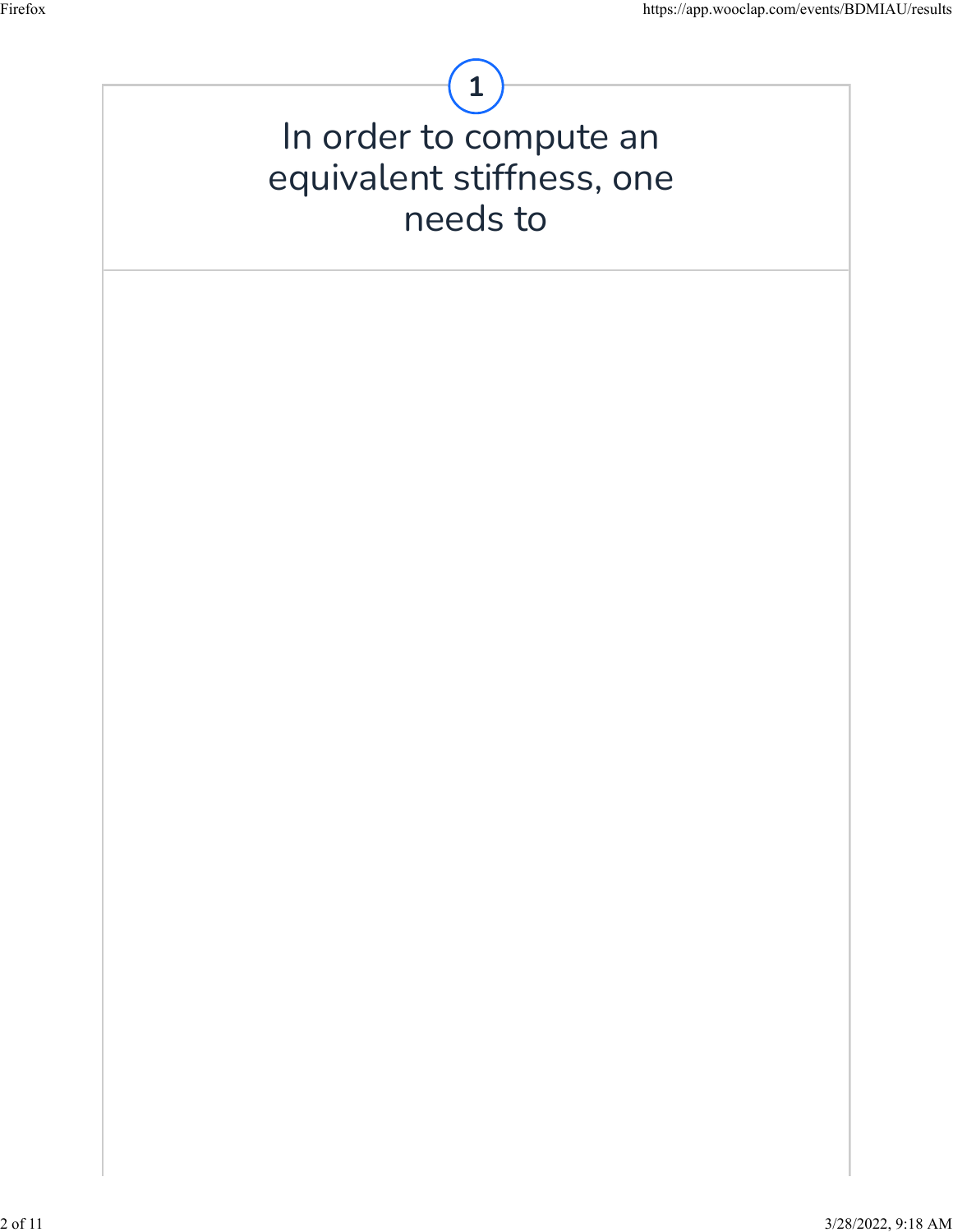$\vee$  Apply a static force at the location where the mass is attached and in the direction of the motion of the mass

> Apply an harmonic force at the location where the mass is attached and in the direction of the motion of the mass

> Compute the first 5 modes shapes of the flexible element

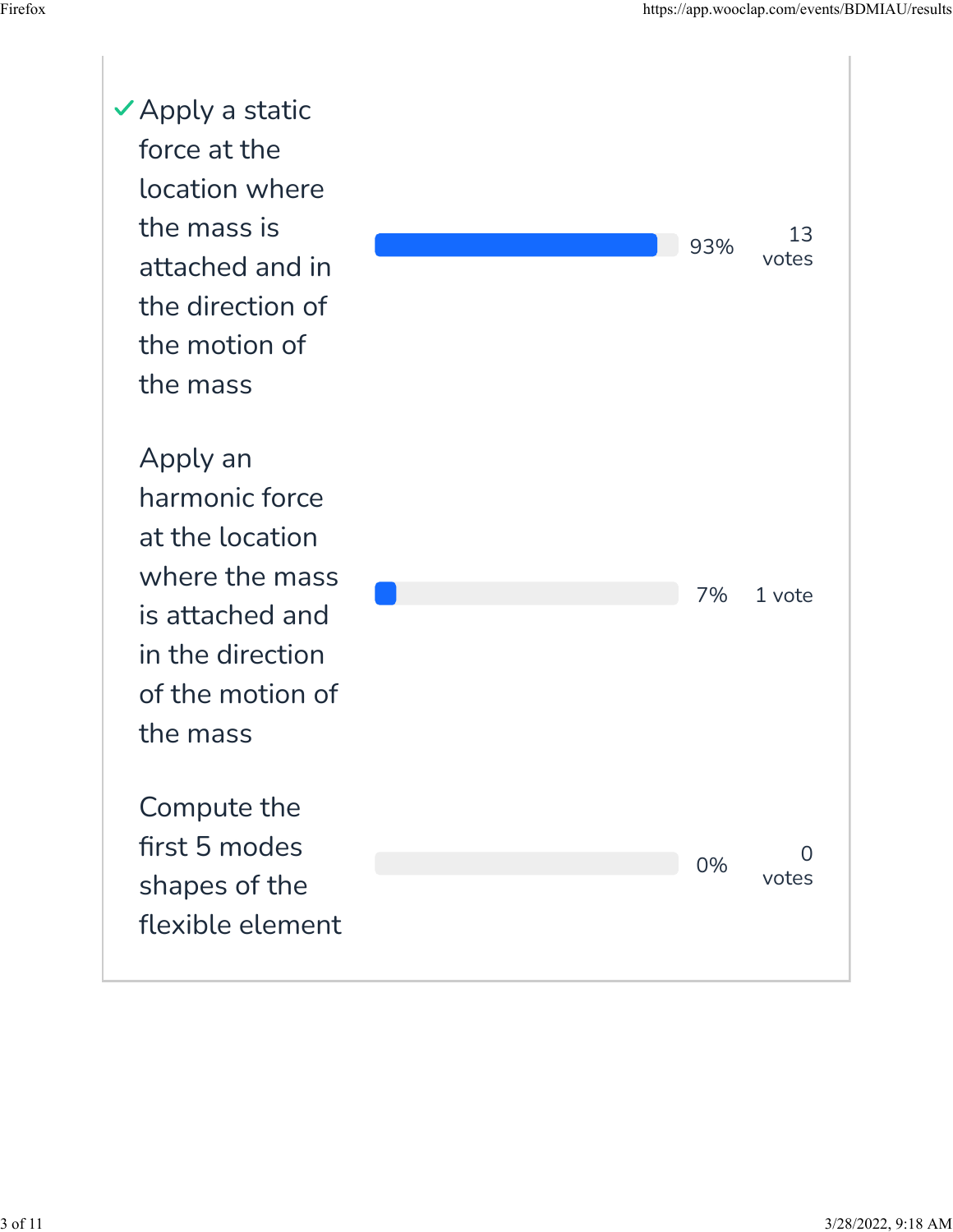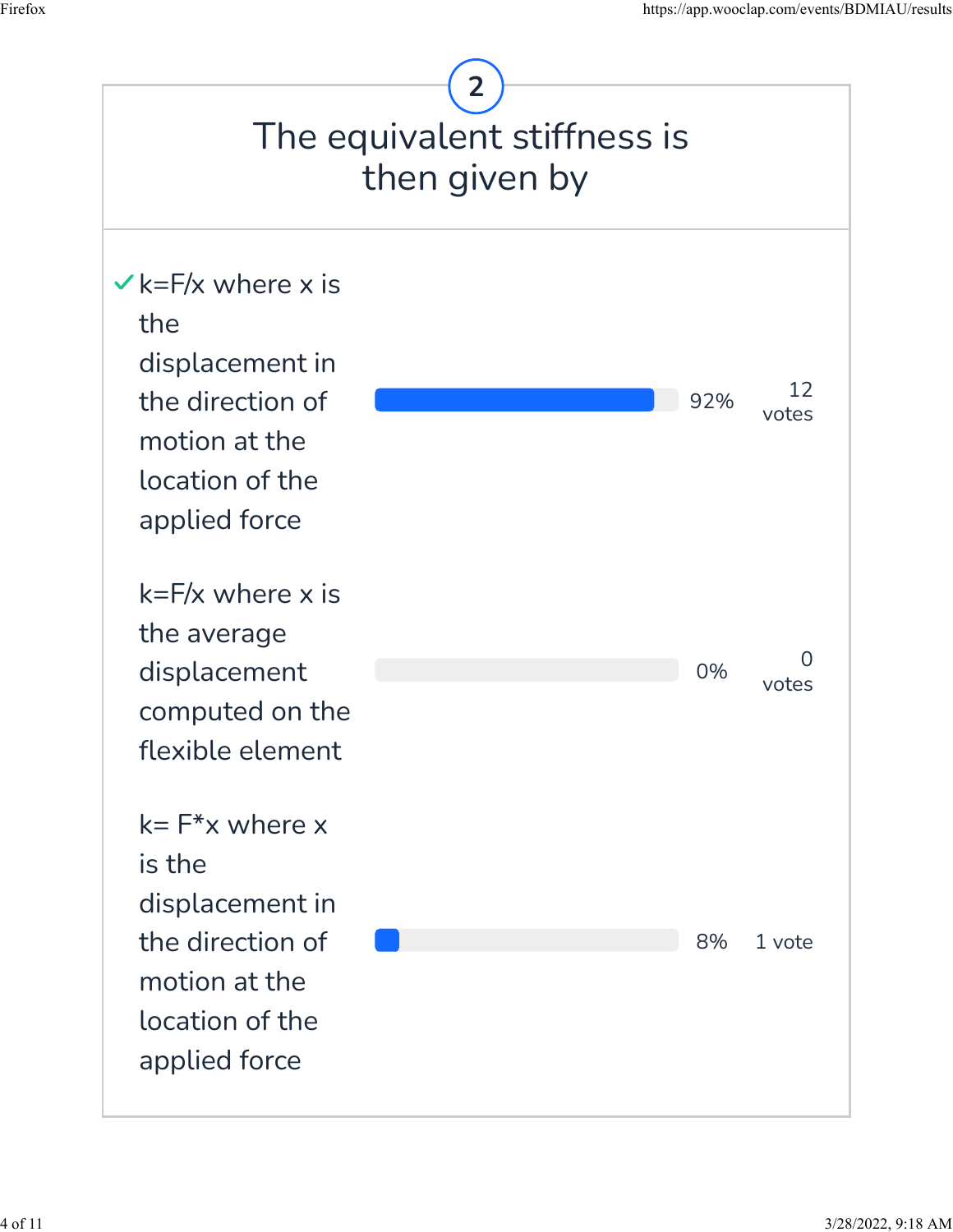

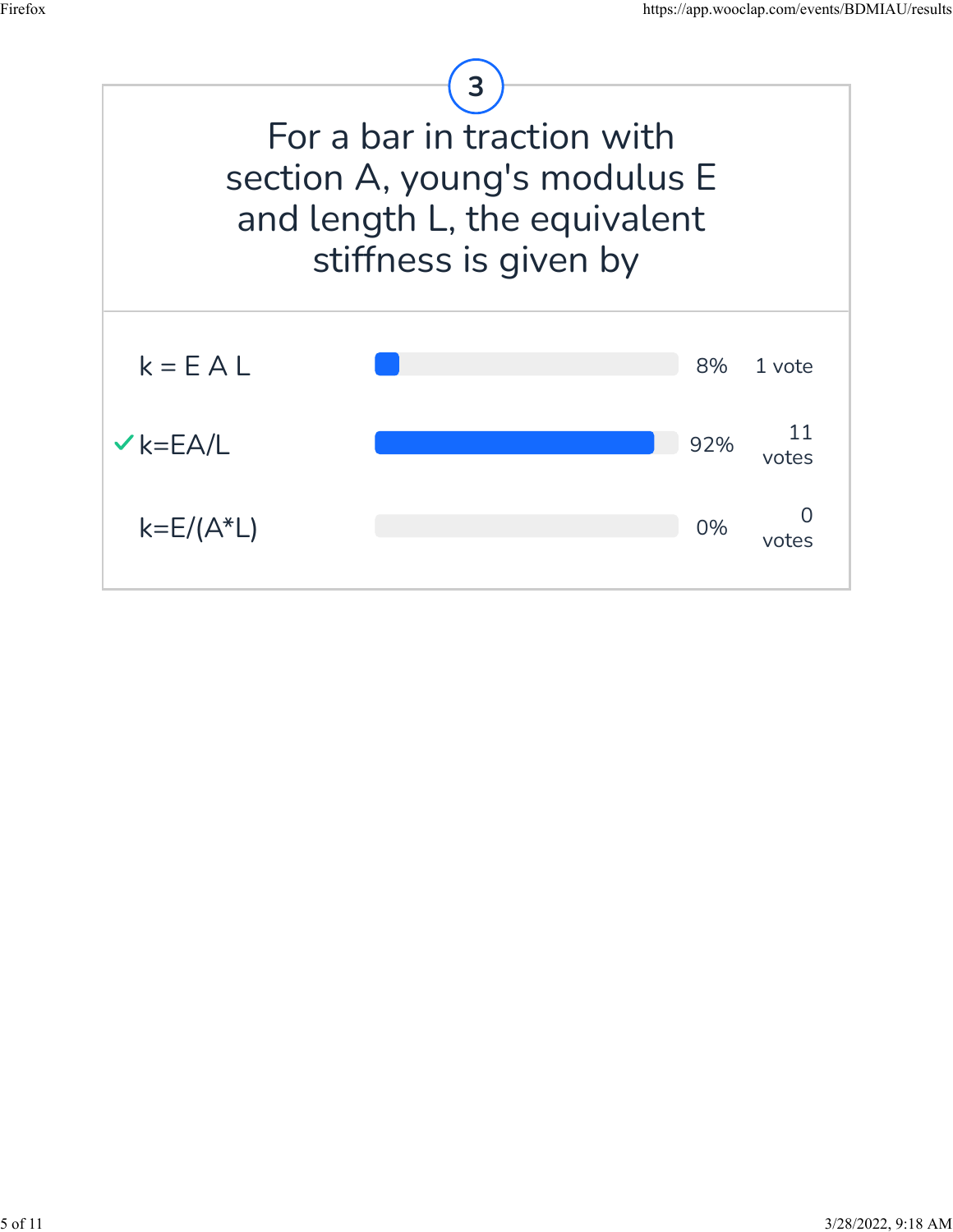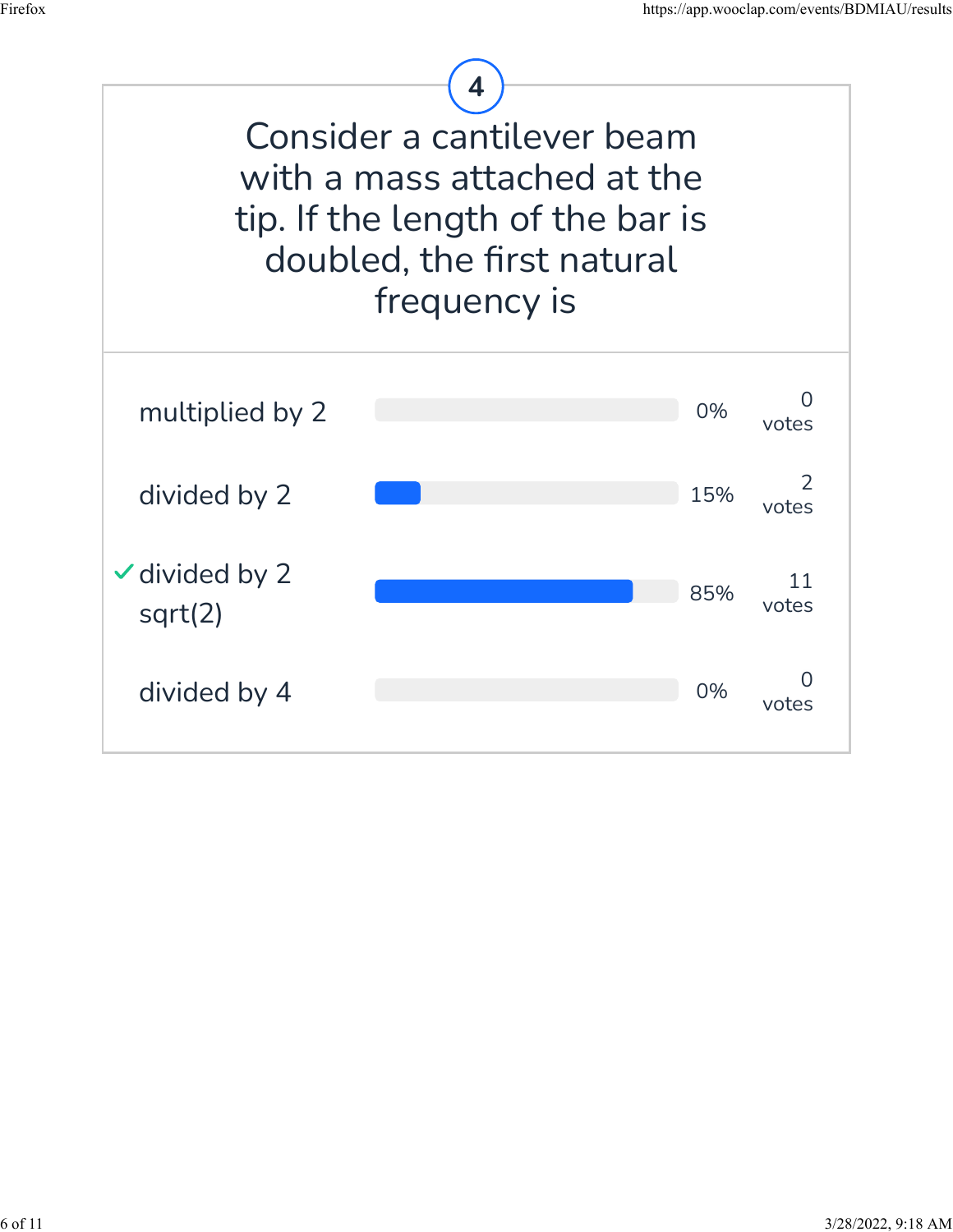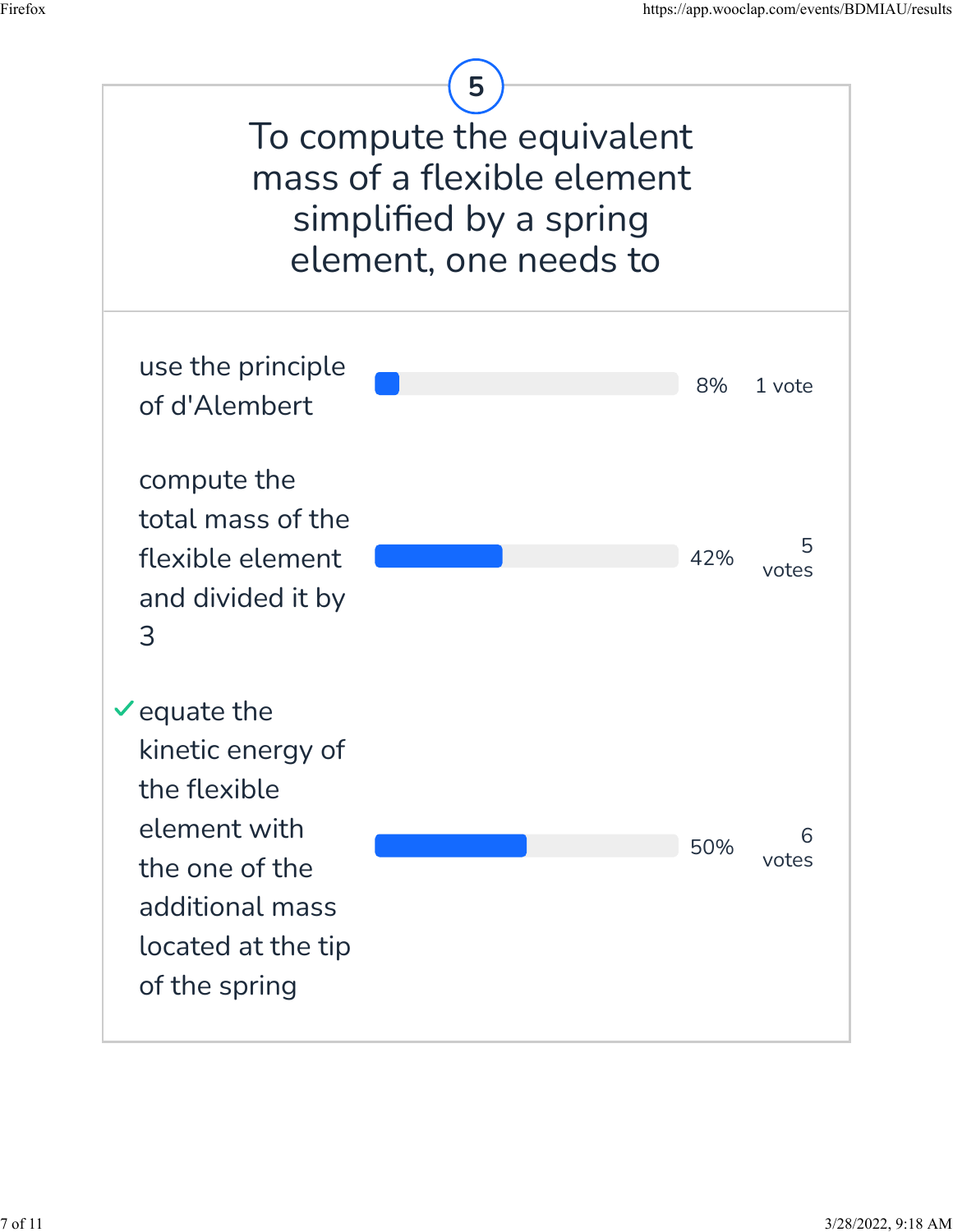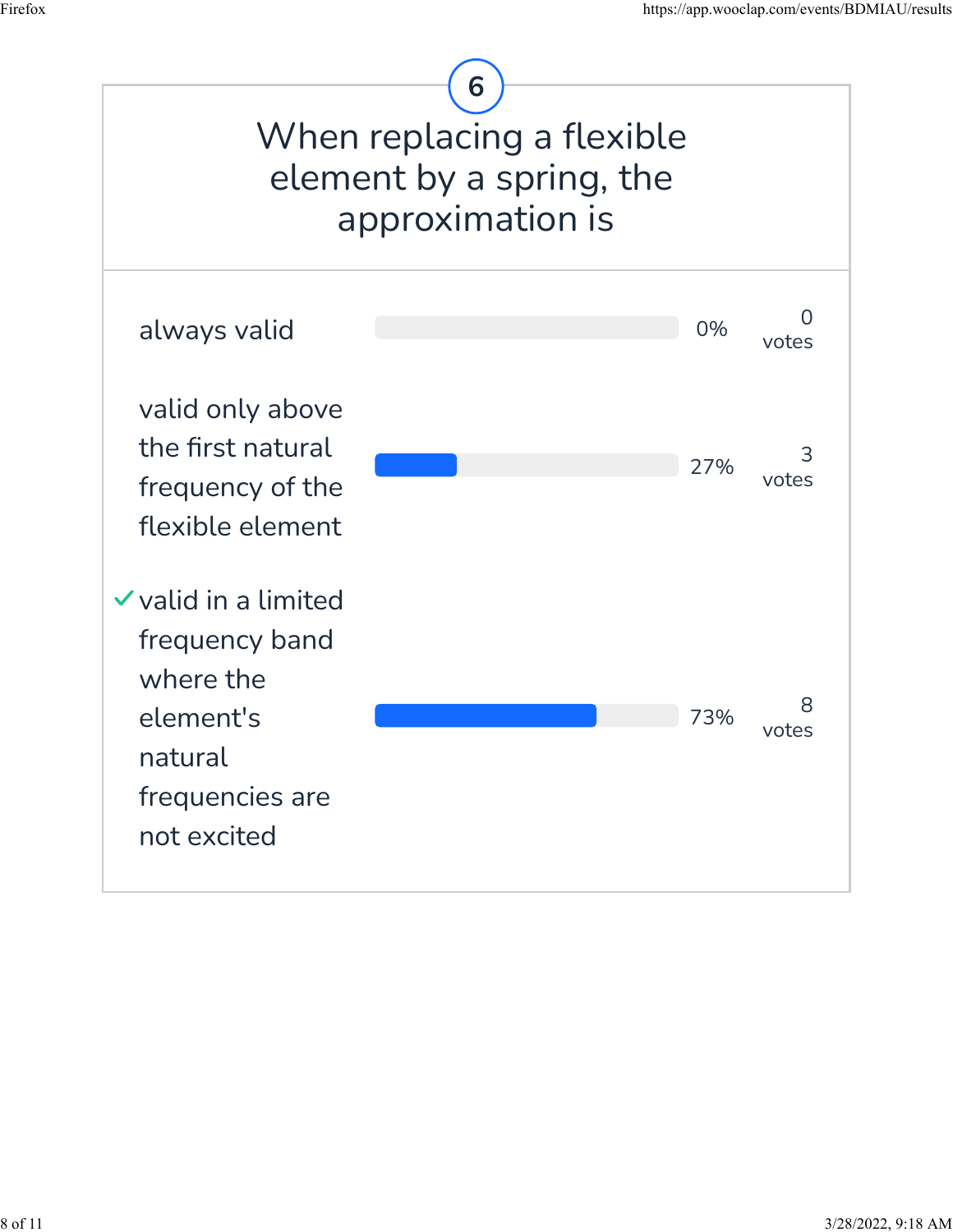